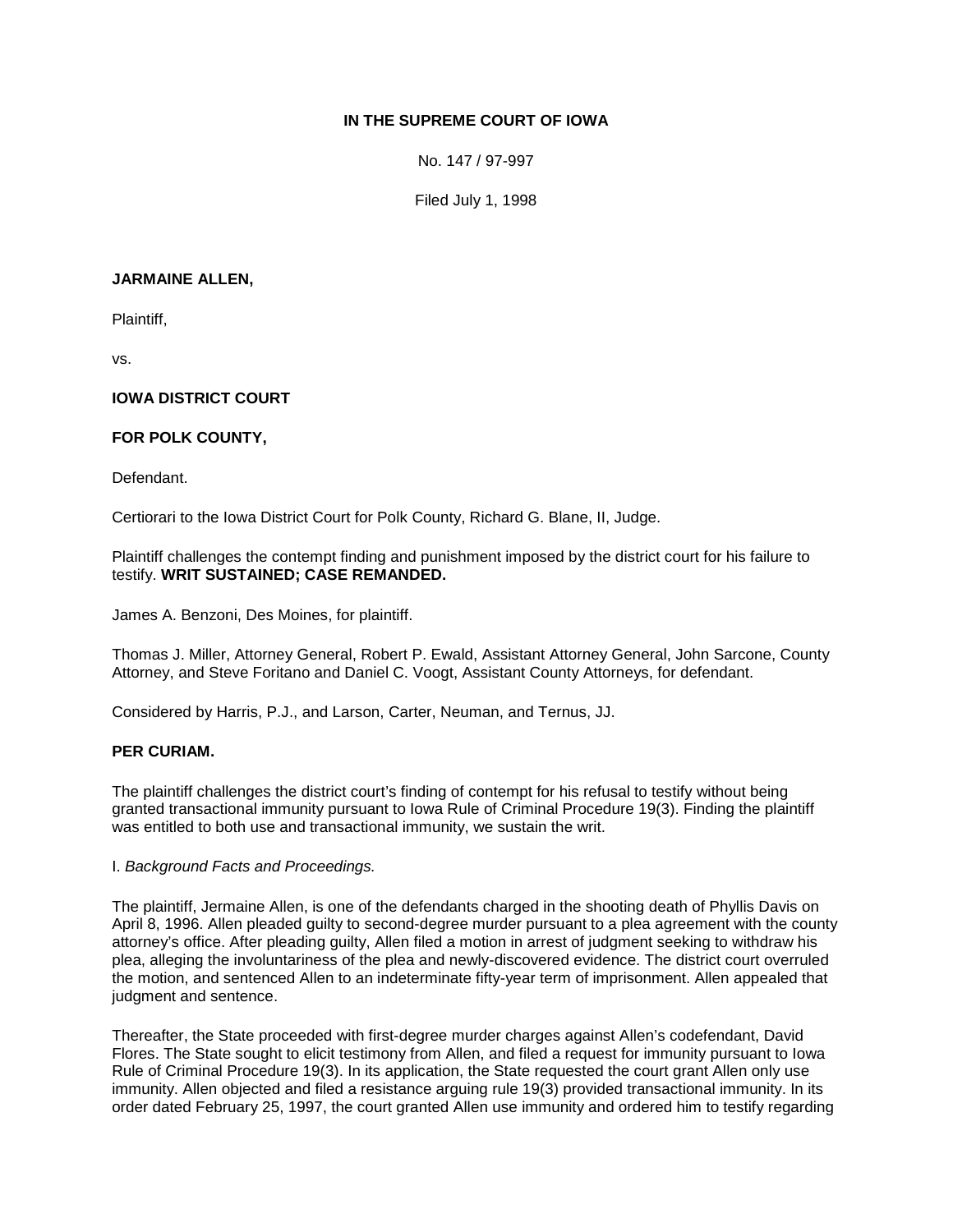the events on April 8, 1996, notwithstanding any fifth amendment right against self-incrimination. *See* U.S. Const. amend. V. Allen's application for discretionary review was denied. *See* Iowa R. App. P. 201.

Thereafter, the prosecutors attempted to depose Allen on March 17, 1997. He refused to testify, asserting his fifth amendment right against self-incrimination. The deposition was halted, and a contempt hearing was set for the next day. At the hearing, the court again reaffirmed that Allen was entitled to only use immunity and ordered him to testify. Allen refused. The court then found him in contempt and, after reconsideration, sentenced him to six months in the custody of the department of corrections, consecutive to his fifty-year prison term.

Allen filed a petition for writ of certiorari, which was granted by this court. In this certiorari action, Allen argues the trial court exceeded its jurisdiction or acted illegally in ordering him to testify and in refusing to grant him transactional immunity.

### II. *Scope and Standard of Review.*

Certiorari is an action at law and this court's review is to determine the legality of an action taken by the district court. *Zimmermann v. Iowa Dist. Ct.,* 480 N.W.2d 70, 74 (Iowa 1992). This court will sustain a writ of certiorari if the district court exceeded its jurisdiction or acted illegally. *French v. Iowa Dist. Ct.*, 546 N.W.2d 911, 913 (Iowa 1996). "Illegality exists when the findings on which the court has based its conclusions of law do not have substantial evidentiary support or when the court has not applied the proper rule of law." *Whitlock v. Iowa Dist. Ct.,* 497 N.W.2d 891, 893 (Iowa 1993). If the district court's findings are supported by substantial evidence, those findings are binding upon this court. *Zimmerman,* 480 N.W.2d at 74. The district court's legal conclusions, however, are not. *Id.*

# III. *Transactional and Use Immunity*.

Use immunity is a limited form of immunity for the testifying witness. It compels a witness to testify despite his or her rights against self-incrimination, and prohibits the use of the testimony in a subsequent prosecution. *State v. Fox,* 491 N.W.2d 527, 533 (Iowa 1992). This type of immunity only protects a witness "against the actual use of the compelled testimony and evidence derived directly or indirectly from such testimony." *Id.* If the testimony or evidence derived therefrom is used in a subsequent prosecution, it is incumbent upon the government to show in any later prosecution an independent source of the immunized testimony. *United States v. Harvey*, 900 F.2d 1253, 1257 (8th Cir. 1990).

In contrast, transactional immunity is essentially full immunity from prosecution. It protects a witness from all later prosecutions related to matters about which the witness testifies. *Fox*, 491 N.W.2d at 533.

Allen alleges the trial court lacked jurisdiction or authority to order him to testify without granting him transactional immunity. He presents several reasons why he did not testify without the broader immunity. At the time of the order compelling him to testify, he was concerned his testimony could be used by the government if he were successful on his direct appeal; he was a suspect in another murder which allegedly furnished the motive for the shootout which claimed Davis's life; and he was concerned about other charges which could arise from the incident, including a possession of concealed weapons charge allegedly dismissed without prejudice.

# *IV. The Collateral Bar Rule.*

The State argues Allen was required to comply with the order compelling him to testify, regardless of its propriety. It contends Allen's only remedy was to comply with the court's order to testify and then challenge any improper use of that testimony in a subsequent action*.*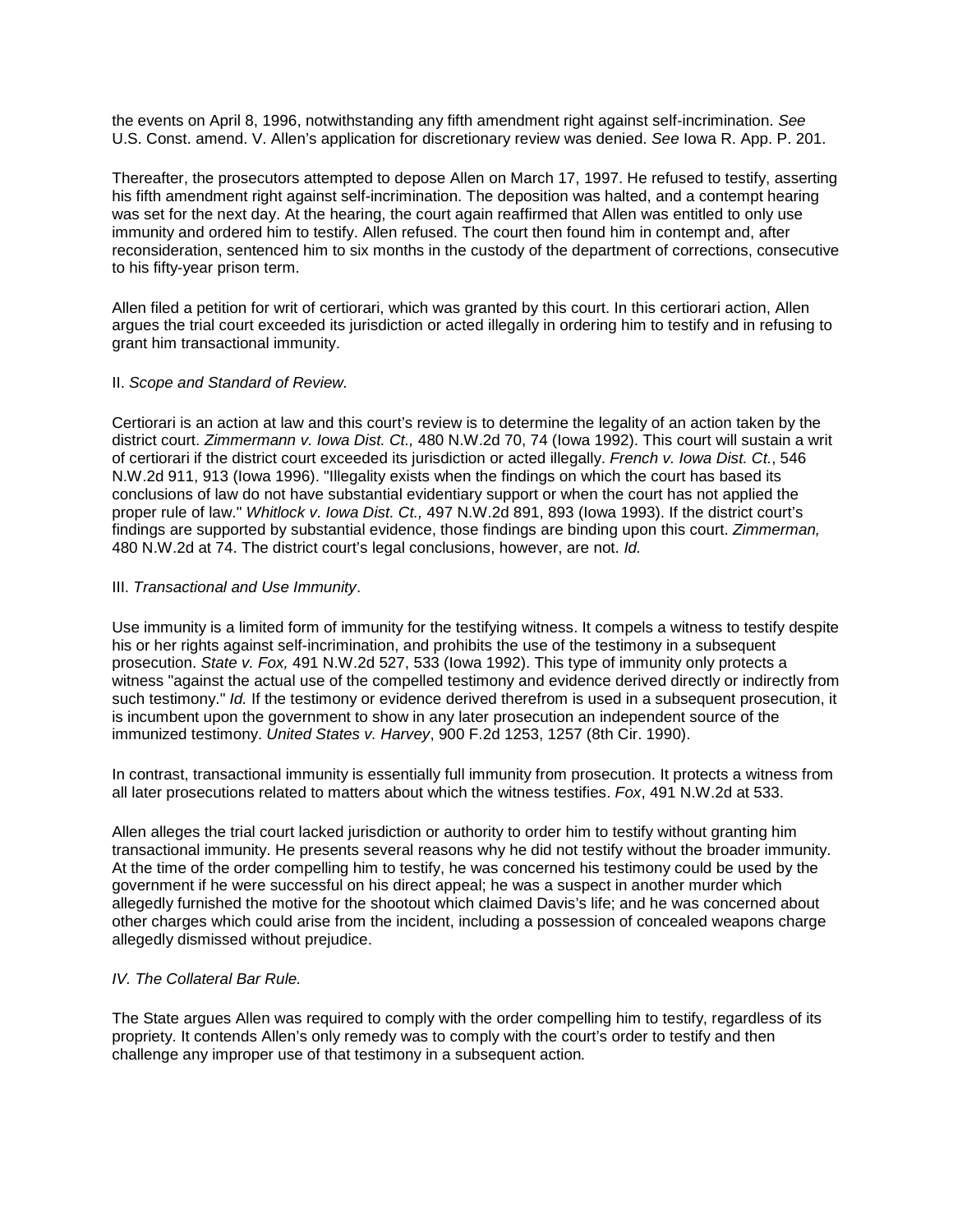As a general rule, a party cannot attack the validity of a court order which is the basis for the contempt charge on appeal from the judgment of contempt. *Hargis v. Fleck,* 261 Iowa 1033, 1038, 157 N.W. 103,

\_\_ (1968). The party must challenge the order by direct appeal. *Id.* at 1039, 157 N.W. at \_\_. This court has held that an erroneous, irregular, or improvident order furnishes no grounds for a person to disobey its terms. *Iowa Supreme Ct. Bd. of Prof'l Ethics & Conduct v. Hughes,* 557 N.W.2d 890, 892-93 (Iowa 1996). "If there is jurisdiction of the parties and legal authority to make an order, the order must be obeyed however erroneous or improvident." *In re Marriage of Welsher,* 274 N.W.2d 369, 371-72 (Iowa 1979). A person, however, cannot be punished for the violation of a void order. *Hughes*, 557 N.W.2d at 892. An order is void if it is entered by a court lacking subject matter jurisdiction. *Id.* 

Allen sought immediate appellate review of the February 25 immunity order and the order compelling him to testify by filing an application for discretionary review. Discretionary review was denied, and Allen was left with no recourse but to imperil himself by testifying without the broader immunity, or to violate the order compelling him to testify. Courts have declined to apply the collateral bar rule when there was not an adequate and effective remedy to review the challenged ruling, or where compliance could cause irreparable injury which may not be repaired by appellate vindication. *See Maness v. Meyers*, 419 U.S. 449, 460-61, 95 S. Ct. 584, 592, 42 L. Ed. 2d 574, 584 (1975); *United States v. Ryan*, 402 U.S. 530, 533- 34, 91 S. Ct. 1580, 1582, 29 L. Ed. 2d 85, 88-89 (1971); *In re Novak*, 932 F.2d 1397, 1400-01 (11th Cir. 1991); *United States v. Pearce*, 792 F.2d 397, 400-02 (3d Cir. 1986). We find a similar situation exists here. Therefore, Allen is not prevented from challenging the order compelling him to testify or the immunity order on appeal.

#### V. *Immunity Pursuant to Iowa Rule of Criminal Procedure 19(3).*

Iowa Rule of Criminal Procedure 19(3) governs the granting of immunity to witnesses. Rule 19(3)(a)(1) requires the county attorney to file a verified application to obtain immunity for a witness. Rule 19(3)(a) then provides:

> (3) Upon consideration of such application the judge shall enter an order *granting the witness immunity to prosecution for any crime or public offense* concerning which the witness was compelled to give competent and relevant testimony or to produce competent and relevant evidence.

(4) Testimony, documents or evidence which has been given by a witness granted immunity *shall not be used against the witness in any trial or proceeding*, or subject the witness to any penalty or forfeiture; provided, that such immunity shall not apply to any prosecution or proceeding for a perjury or a contempt of court committed in the course of or during the giving of such testimony.

### (Emphasis added.)

Focusing on subsection 3, Allen argues rule 19(3) provides transactional immunity. The State concedes rule 19(3) is ambiguous and that the rule "probably" provides transactional immunity, but argues the district court reasonably interpreted the rule to allow only use immunity. It contends subsection 3, if interpreted to grant transactional immunity, would render the "use" language of subsection 4 meaningless. Additionally, the State argues it is not unreasonable to interpret rule 19(3) as granting a right coextensive with the fifth amendment. *See Kastigar v. United States,* 406 U.S. 441, 92 S. Ct. 1653, 32 L. Ed. 2d 212 (1972).

Rule 19(3) "is of legislative origin and must be interpreted as any other statute." *In re Girdler,* 357 N.W.2d 595, 597 (Iowa 1984). A statute will be construed in conformity with its dominating general purpose. *Id.* "The object of statutory interpretation is to discover the true intention of the legislature considering the clearly-stated objects and purposes involved." *Id.*